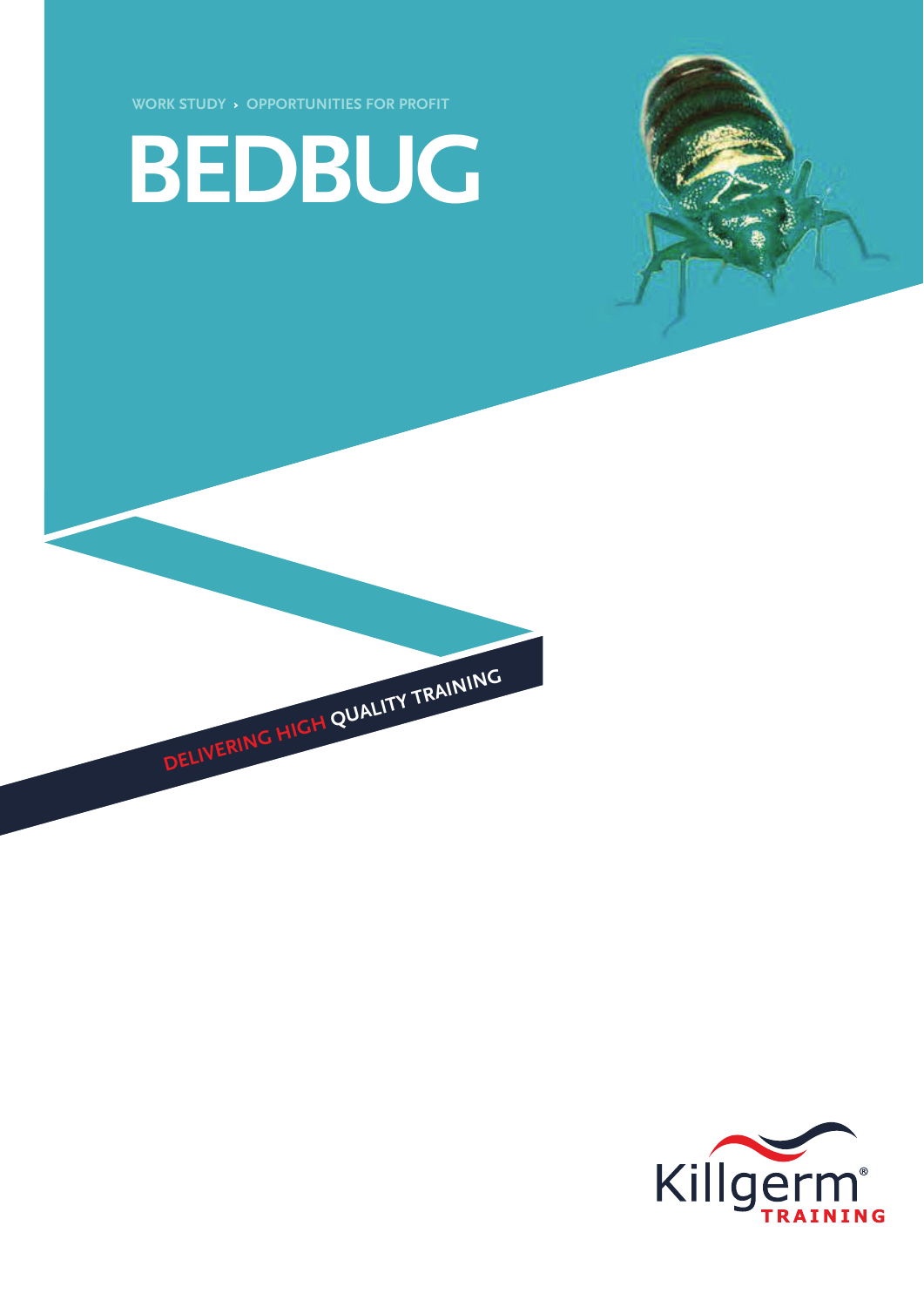## **BIOLOGY**

Bedbugs belong to the family Cimicidae, within the order Hemiptera – the true bugs. There are two common species that feed on humans, namely *Cimex lectularius* and *Cimex hemipterus*.

*Cimex lectularius* is the cause of most domestic complaints, and is known as the common bedbug.

## **DESCRIPTION**

Adult bedbugs are oval, wingless insects, which are about 5-7 mm long. They are flattened dorsoventrally and this particular feature allows them to hide in narrow spaces such as into cracks and crevices. When unfed, they are pale yellow or brownish in colour, but after a full blood meal, they take a darker uniform 'mahogany' brown colour.

Bedbugs have piercing mouthparts formed into a proboscis, used to pierce the host's skin. They have three pairs of legs that are slender but well-developed and with efficient tarsal claws for clinging on to the host during feeding.

#### **BITING HABITS**

Both male and female bedbugs take blood meals and are thus equally important as pests. Blood provides them with the proteins necessary for their survival and for the production of eggs in females. They normally prefer human hosts to fulfil their blood requirements, but in the absence of people, bedbugs will also feed on a variety of other hosts, such as rabbits, rats, mice, bats, poultry and other birds.

During daylight hours, both adults and nymphs hide in dark and dry places, such as in cracks and crevices commonly found in furniture, walls, ceilings or floorboards, underneath seams of wallpaper and between mattresses and beds. At night, adults and nymphs crawl from these resting places to feed on sleeping people, after which they return to their resting sites to digest the blood meal.



#### **LIFE CYCLE**

Females lay their eggs in cracks and crevices. They produce an average of 2-3 eggs per day. During their lifespan that usually extends over a few months, each female could lay on average 400- 500 eggs.

| Cimex lectularius bionomics – Eggs |                          |
|------------------------------------|--------------------------|
| Temperature (°C)                   | Egg hatching time (days) |
| 10                                 | $22 - 25$                |
| 23                                 | $12 - 14$                |
| 77                                 | $6 - 9$                  |

The eggs hatch after about 12 - 14 days at 23˚C and give rise to nymphs. These newly hatched bedbugs also feed on the blood of vertebrates. Hatching could take place within less than a week if temperatures are about 27˚C, and under low temperature conditions, it may be delayed for several weeks. The unhatched eggs could remain viable for 3 months.

There are a total of 5 nymphal stages. The developmental time is greatly dependent upon temperature, food availability and relative humidity. Each nymphal instar would require one or more blood meals for further development.

The life cycle from egg to adult can be as short as 3 weeks under ideal conditions. Adults survive more than a year without blood feeding.

| Cimex lectularius bionomics - Eggs to Adult |                       |
|---------------------------------------------|-----------------------|
| Temperature (°C)                            | Complete cycle (week) |
| 16                                          | 34                    |
| 20                                          | 17                    |
| 23                                          | q                     |
| つら                                          | 6.5                   |

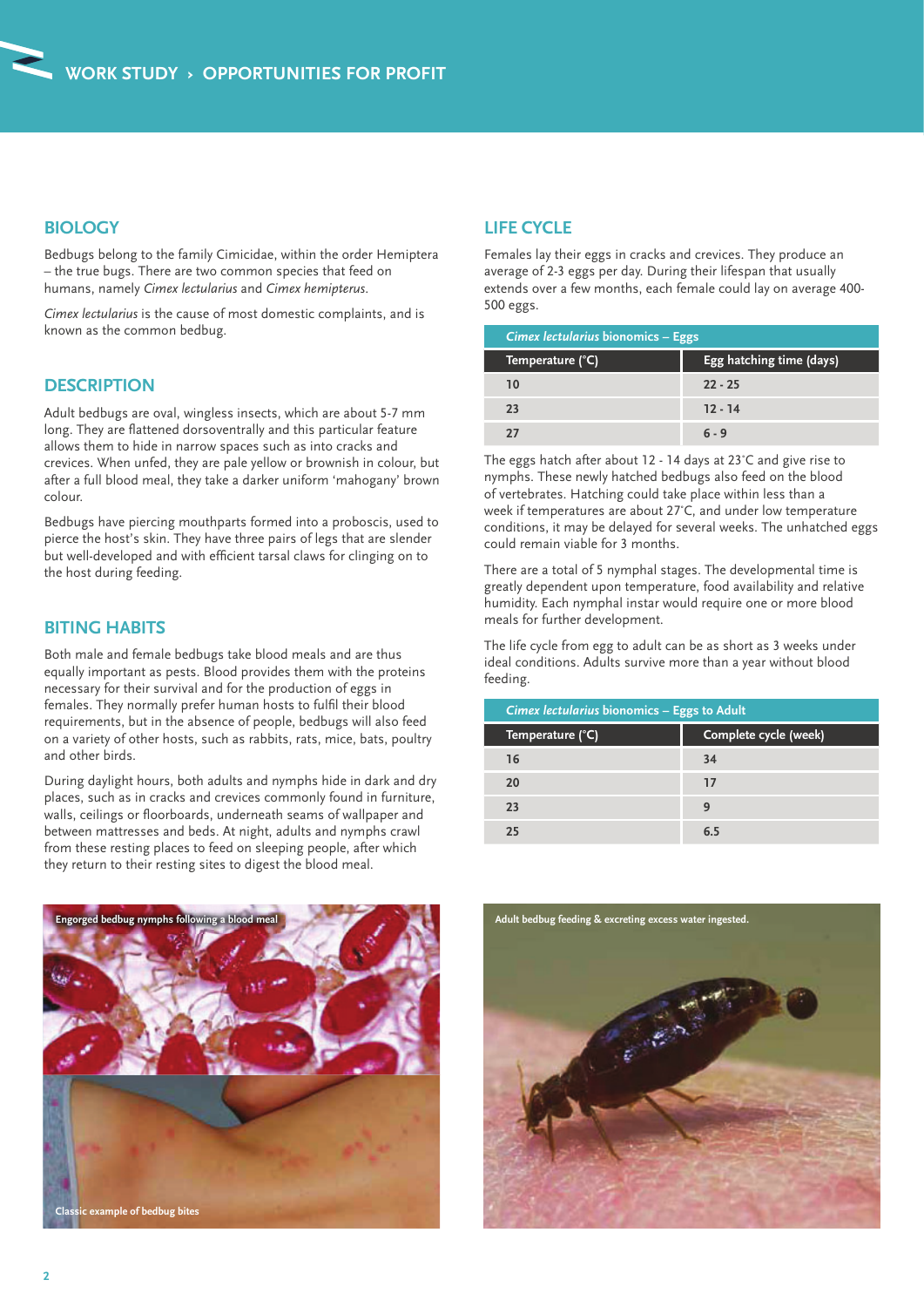

## **NUISANCE PESTS**

Because of their preference for human hosts, bedbugs live in close association with human beings and consequently cause substantial nuisance through their blood-feeding habits. The bites cause itching and redness for most people.

# **MEDICAL IMPORTANCE**

There is no evidence of bedbugs being involved in the transmission of infections or diseases to people.

Bedbug activity can however cause considerable distress. Reaction to their bites is variable. Some people show little or no reaction whereas others may suffer severe reactions and have sleepless nights.

## **CONTROL**

#### **Inspection**

While attending a bedbug complaint, the first step is to conduct a thorough inspection of the premises to determine the extent and source of infestation. Areas that need to be covered include mattresses, bed frame, bed head, bedside furniture and other furniture, electrical fittings and appliances, underneath carpet edges and skirting, wallpaper and paint if loose, curtains and any wall hangings.

Signs of bedbug activity include the presence of live bedbugs, cast off nymphal cuticle, and hatched or unhatched eggs. Bedbug activity could also be detected by small dark brown or black marks on the bed sheets, caused by the bedbugs' excreta that consist mainly of excess blood ingested during feeding. Houses with high bedbug activity may have a characteristic sweet and rather sickly smell.

It has been noted that bedbugs are commonly introduced in second-hand furniture and bedding, where the bugs often remain undetected for considerable periods until a suitable host appears. It is thus strongly recommended to get the furniture inspected and/ or treated by a pest control professional to eliminate the risks of introducing bedbugs.

Bedbugs occasionally crawl from one room to another, spreading the problem throughout the hotel, hostel, or domestic premises.

#### **Chemical Treatment**

Upon identification of bedbug activity, a residual spray application could be carried out on the floors, walls and furniture, in line with label directions.

Additionally, it is recommended to conduct targeted treatment of cracks and crevices, (microencapsulated formulation for longer residual) which are the main harbourage areas, with either a residual spray or dust application. These cracks and crevices could be lightly sprayed with a flushing agent to test for the presence of bedbugs.

The suggested treatment regime, shown below, utilises a mixture of insecticide groups and formulations, ensuring an integrated approach to control and resistance management.

Molecular-mesh products are available to spray directly at bedbugs, resulting in physical control by immobilisation, as an important resistance management tool to feature at any point within the treatment regime described below.

| Cimex lectularius suggested insecticide treatment regime                                         |                                                                                                       |
|--------------------------------------------------------------------------------------------------|-------------------------------------------------------------------------------------------------------|
| <b>Treatment 1</b><br>(initial treatment)                                                        | Residual Carbamate + Powder<br>(e.g. silicon dioxide / diatomaceous<br>earth)                         |
| <b>Treatment 2</b><br>(after 2 weeks, or<br>depending on temperature<br>and therefore egg hatch) | <b>Residual Synthetic Pyrethroid</b><br>+ IGR + Powder (e.g. silicon dioxide<br>/ diatomaceous earth) |
| Treatment 3<br>(after 4 weeks, or<br>depending on temperature<br>and therefore egg hatch)        | Residual Carbamate + Powder<br>(e.g. silicon dioxide / diatomaceous<br>earth)                         |

At the time of printing, the listed insecticides are approved for use. Due to ongoing changes as part of the Biocidal Products Directive, please check approval status of insectides with Killgerm Technical Department.